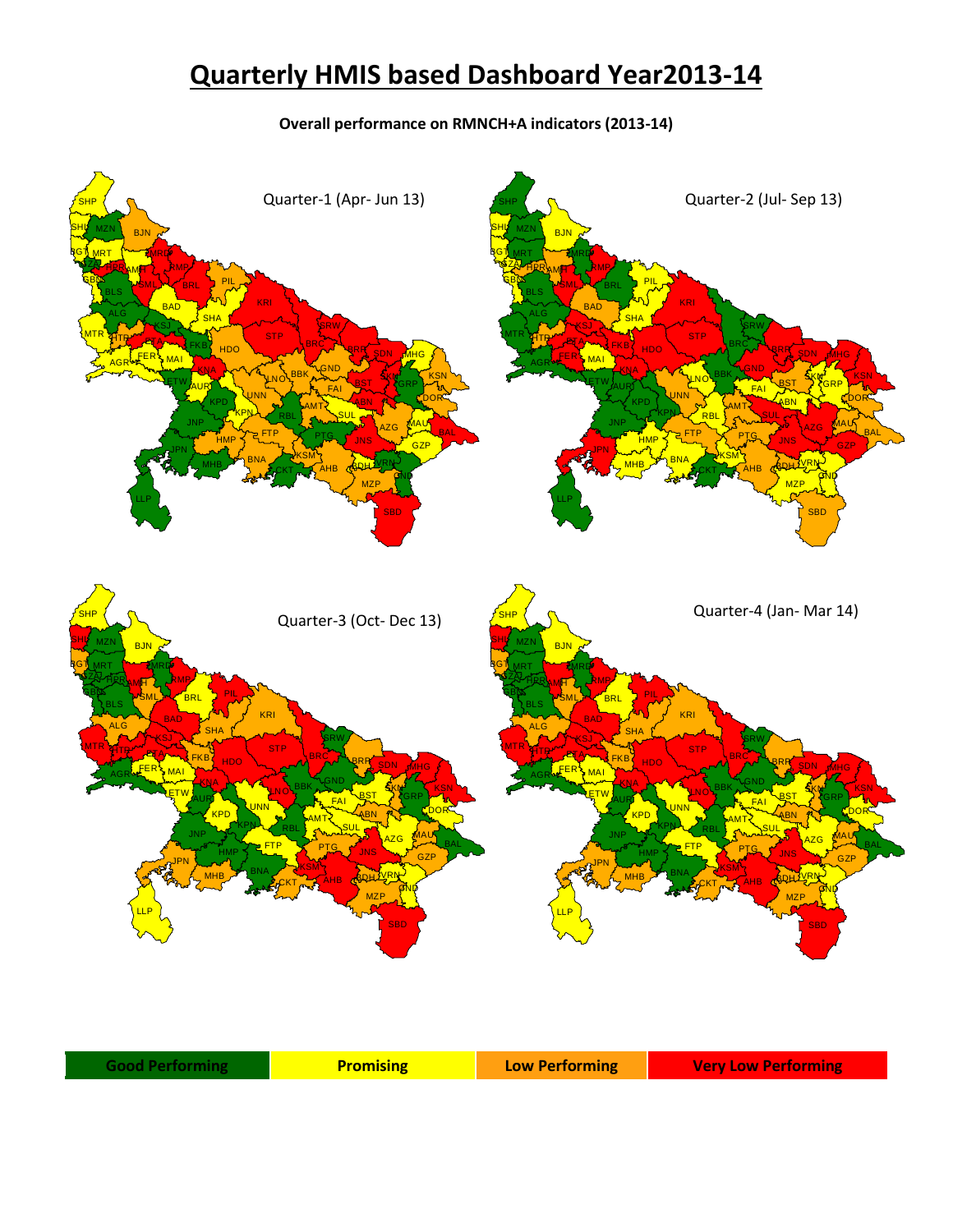## **HMIS based Dashboard for Quarter 1 ,2 & 3 Year 2014-15**

## **Overall performance on RMNCH+A indicators (2014-15)**



| <b>Good Performing</b> | <b>Promising</b> | <b>Low Performing</b> | <b>Very Low Performing</b> |
|------------------------|------------------|-----------------------|----------------------------|
|------------------------|------------------|-----------------------|----------------------------|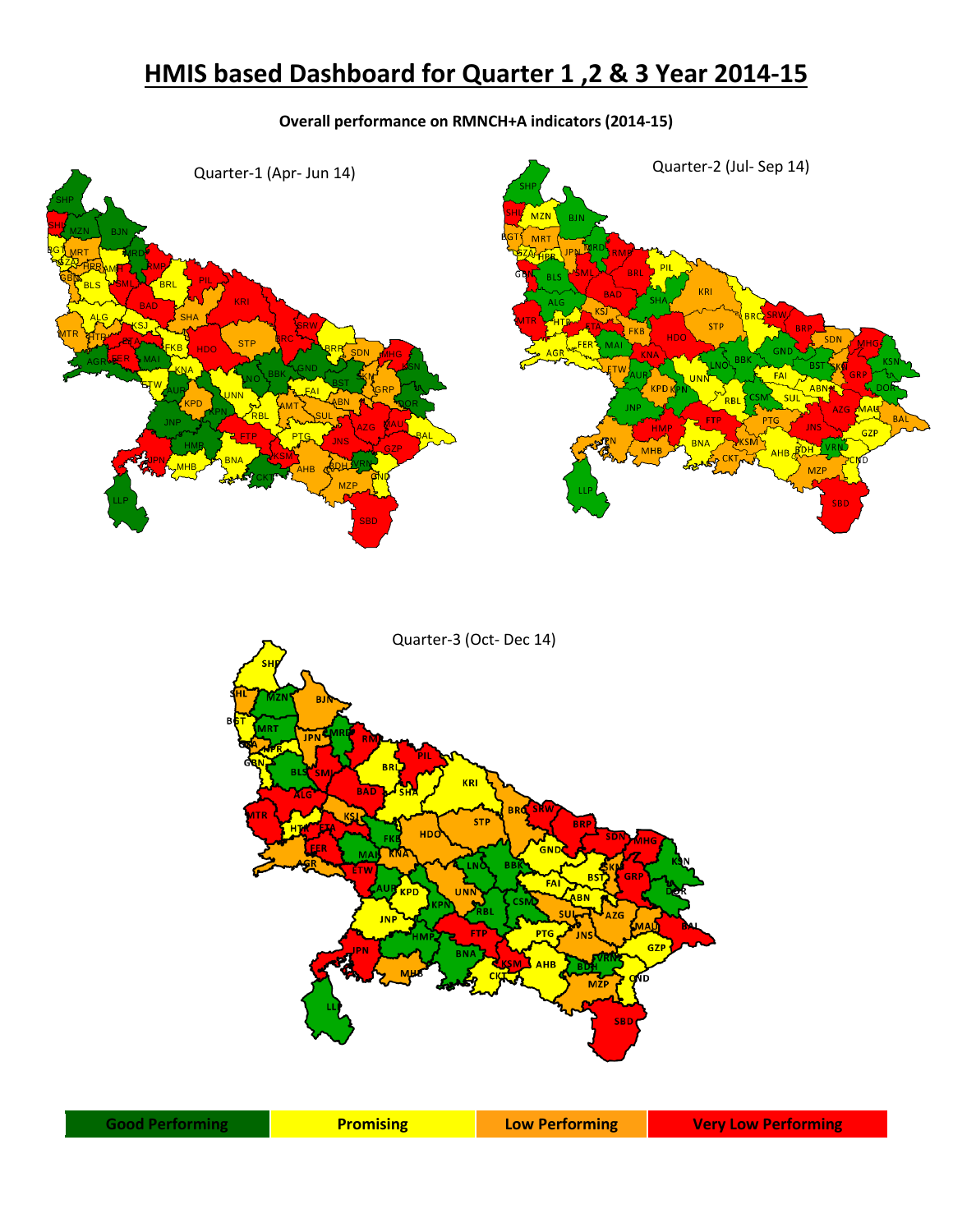| <b>Average Index values - Component wise (HMIS)</b> |                     |                      |                              |                      |                |                                             |  |
|-----------------------------------------------------|---------------------|----------------------|------------------------------|----------------------|----------------|---------------------------------------------|--|
| Uttar Pradesh- Quarter 3 (Oct 2014 to Dec 2014)     |                     |                      |                              |                      |                |                                             |  |
| SN                                                  | <b>Blocks</b>       | <b>Overall Index</b> | 1. Reproductive<br>age group | 2. Pregnancy<br>Care | 3. Child Birth | 4. Postnatal<br>mother and new<br>born Care |  |
| 1                                                   | Agra                | 0.3647               | 0.2848                       | 0.2996               | 0.2661         | 0.5370                                      |  |
| $\overline{2}$                                      | Aligarh             | 0.3268               | 0.3335                       | 0.2893               | 0.3263         | 0.3605                                      |  |
| 3                                                   | Allahabad           | 0.3753               | 0.1486                       | 0.3857               | 0.2558         | 0.5726                                      |  |
| 4                                                   | Ambedkar Nagar      | 0.4308               | 0.2774                       | 0.3693               | 0.3271         | 0.6466                                      |  |
| 5                                                   | Auraiya             | 0.4476               | 0.6600                       | 0.3791               | 0.3268         | 0.4611                                      |  |
| 6                                                   | Azamgarh            | 0.3417               | 0.2158                       | 0.2385               | 0.3895         | 0.4918                                      |  |
| 7                                                   | <b>Bagpat</b>       | 0.3987               | 0.2915                       | 0.3021               | 0.3128         | 0.6111                                      |  |
| 8                                                   | <b>Bahraich</b>     | 0.3417               | 0.4667                       | 0.1981               | 0.3280         | 0.4183                                      |  |
| 9                                                   | <b>Ballia</b>       | 0.3376               | 0.1169                       | 0.2389               | 0.4204         | 0.5191                                      |  |
| 10                                                  | Balrampur           | 0.3068               | 0.3272                       | 0.2446               | 0.2936         | 0.3648                                      |  |
| 11                                                  | Banda               | 0.4674               | 0.3745                       | 0.4226               | 0.4343         | 0.5878                                      |  |
| 12                                                  | Barabanki           | 0.4497               | 0.4518                       | 0.4022               | 0.2956         | 0.5884                                      |  |
| 13                                                  | <b>Bareilly</b>     | 0.4170               | 0.3768                       | 0.4194               | 0.5297         | 0.3713                                      |  |
| 14                                                  | Basti               | 0.3792               | 0.2664                       | 0.3376               | 0.2162         | 0.5863                                      |  |
| 15                                                  | Bijnor              | 0.3692               | 0.3994                       | 0.3267               | 0.3843         | 0.3846                                      |  |
| 16                                                  | <b>Budaun</b>       | 0.3319               | 0.3847                       | 0.3628               | 0.2776         | 0.3020                                      |  |
| 17                                                  | Bulandshahar        | 0.4698               | 0.3194                       | 0.4060               | 0.3884         | 0.6727                                      |  |
| 18                                                  | C S M Nagar         | 0.4459               | 0.4971                       | 0.3801               | 0.4812         | 0.4597                                      |  |
| 19                                                  | Chandauli           | 0.4141               | 0.1526                       | 0.2978               | 0.5001         | 0.6356                                      |  |
| 20                                                  | Chitrakoot          | 0.4044               | 0.2624                       | 0.3152               | 0.3408         | 0.6171                                      |  |
| 21                                                  | Deoria              | 0.4427               | 0.2033                       | 0.4913               | 0.4160         | 0.5539                                      |  |
| 22                                                  | Etah                | 0.2779               | 0.3020                       | 0.3699               | 0.0782         | 0.2912                                      |  |
| 23                                                  | Etawah              | 0.3297               | 0.2316                       | 0.2182               | 0.3099         | 0.5119                                      |  |
| 24                                                  | Faizabad            | 0.4025               | 0.3344                       | 0.3066               | 0.3124         | 0.5933                                      |  |
| 25                                                  | Farrukhabad         | 0.4841               | 0.6370                       | 0.3297               | 0.3848         | 0.6063                                      |  |
| 26                                                  | Fatehpur            | 0.3336               | 0.2778                       | 0.2974               | 0.2098         | 0.4775                                      |  |
| 27                                                  | Firozabad           | 0.3359               | 0.2439                       | 0.2659               | 0.2173         | 0.5322                                      |  |
| 28                                                  | Gautam Buddha Nagar | 0.4289               | 0.4398                       | 0.3323               | 0.4848         | 0.4855                                      |  |
| 29                                                  | Ghaziabad           | 0.3520               | 0.3918                       | 0.2425               | 0.3244         | 0.4541                                      |  |
| 30                                                  | Ghazipur            | 0.3930               | 0.2228                       | 0.3817               | 0.3608         | 0.5257                                      |  |
| 31                                                  | Gonda               | 0.4139               | 0.4444                       | 0.2838               | 0.5570         | 0.4398                                      |  |
| 32                                                  | Gorakhpur           | 0.3403               | 0.2456                       | 0.3091               | 0.2340         | 0.4922                                      |  |
| 33                                                  | Hamirpur            | 0.4848               | 0.7366                       | 0.3885               | 0.4164         | 0.4710                                      |  |
| 34                                                  | Hapur               | 0.4230               | 0.2935                       | 0.4066               | 0.1953         | 0.6537                                      |  |
| 35                                                  | Hardoi              | 0.3500               | 0.3711                       | 0.2520               | 0.3201         | 0.4533                                      |  |
| 36                                                  | Hathras             | 0.3722               | 0.3022                       | 0.4808               | 0.2732         | 0.3651                                      |  |
| 37                                                  | Jalaun              | 0.4392               | 0.2382                       | 0.4020               | 0.4688         | 0.5793                                      |  |